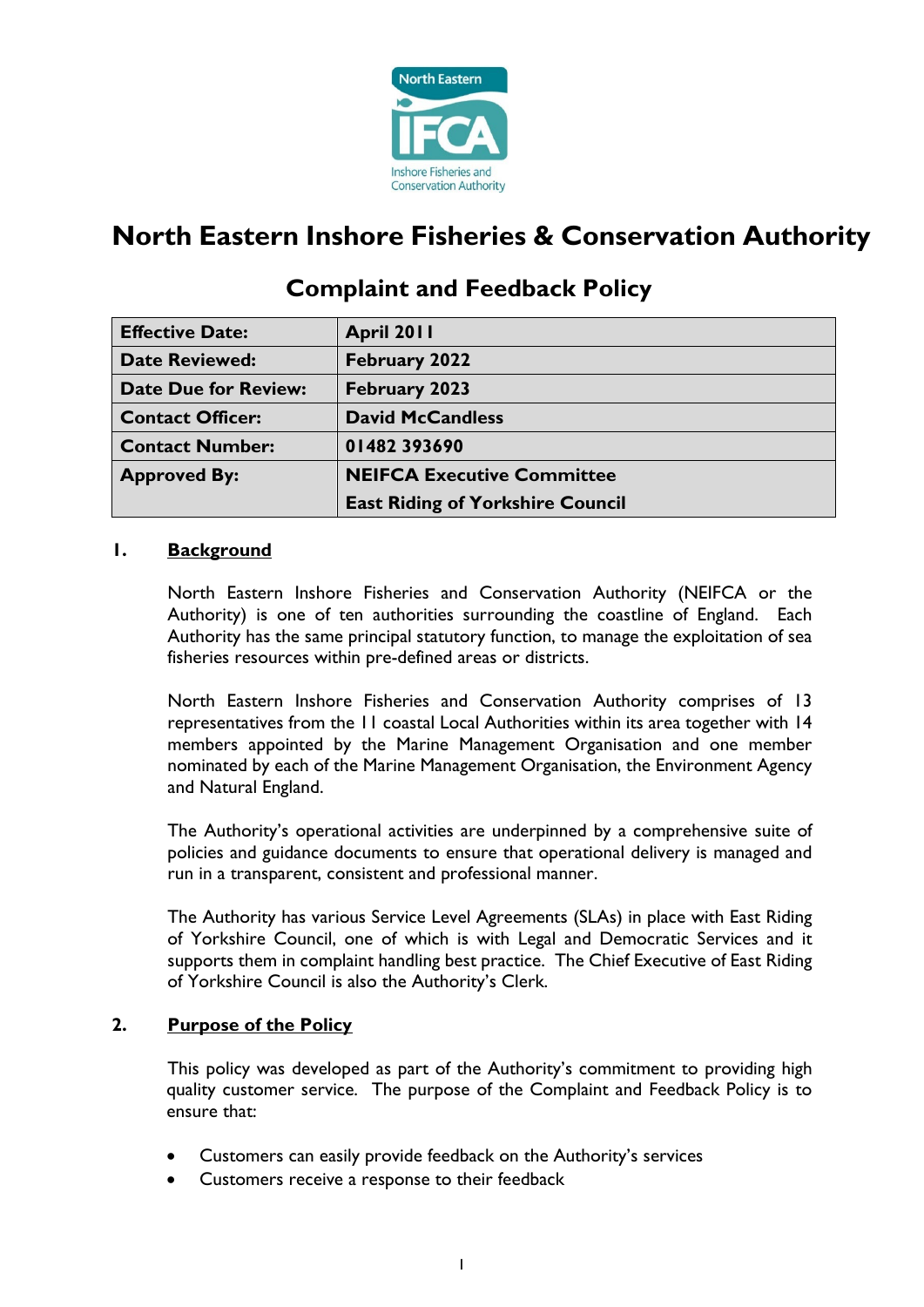- Customers are dealt with in an open, fair and proportionate way
- Requests are dealt with through the appropriate channels

# **3. Definitions for the Purpose of the Policy**

Feedback: This is information given by customers about the Authority's service or member(s) of staff, whether logged formally or informally. There are, however, certain types of feedback that are not covered by this policy, all of which are outlined within it.

Complaint: An expression of dissatisfaction, however made, about the standard of service, actions, or lack of action by the organisation, its own staff, or those acting on its behalf, affecting an individual resident or group of residents. Including if someone feels like they have been discriminated against because of a protected characteristic. A customer does not have to use the word complaint for it to be treated as such.

Compliment: We are always pleased to receive positive feedback. We define this as a positive statement concerning a high level of service delivered for example when delivery exceeds customer expectations by or on behalf of the Authority, and/or could inform further service improvement.

Chief Officer: The Chief Officer will investigate and respond to feedback received from customers. They are also responsible for passing on any feedback to the relevant officers. Once the Chief Officer has completed their investigation and responded to the customer, they are responsible for ensuring that details of their response are recorded.

Unreasonable or Unreasonably Persistent Complainants: Those complainants who, because of the nature or frequency of their contacts with an organisation, hinder the organisation's consideration of their, or other people's, complaints and or requests for service. See Appendix 1 for further details.

Ombudsman: The Local Government and Social Care Ombudsman (LGSCO) acts independently of the Authority. The LGSCO will normally only investigate complaints once they have been through the Authority's complaints procedure.

### **4. Principles of the Policy**

A Complaint and Feedback Policy is a key element of the Authority's overall approach to customer care and customer service. By following the policy, we can help maintain and improve the level and quality of service the Authority provides to its customers and to the fishing industry.

- (a) Feedback will be dealt with promptly, efficiently and courteously.
- (b) The originator of the feedback and/or those acting on their behalf will be kept informed of the progress and outcome of the feedback comment.
- (c) Feedback will be recorded when received.

It is fully recognised that the achievement of quality in service provision requires a genuine partnership between the Authority as an employer, the Authority's employees, its direct stakeholders and members of the wider public. Where mistakes are made which give rise to a complaint, the Authority will work with individual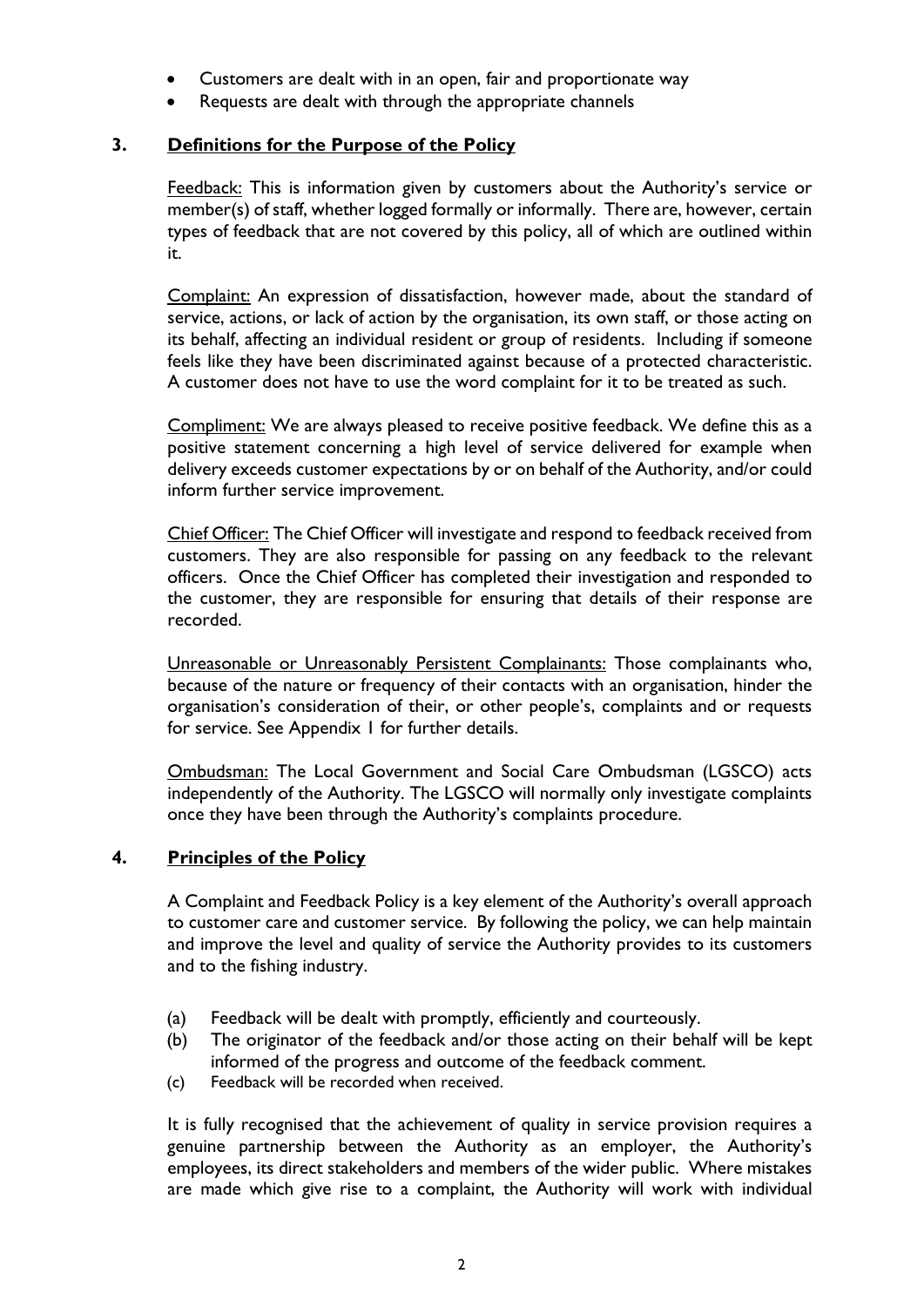employees to ensure that systems and procedures are reviewed and if necessary improved and that appropriate training is provided to achieve the necessary standards of service.

Providing feedback, including complaints and compliments on the Authority's services is one way the public can hold the Authority to account and contribute to service improvements and efficiencies.

### **5. Dealing with Feedback**

A certain amount of judgement and discretion must be used in deciding whether to follow the formal feedback process. If in doubt the customer should be asked if they wish to make a formal complaint and this will be logged at Stage 1, this will be investigated by the Chief Officer of the IFCA.

If a complainant is unhappy with their response at Stage 1, they can escalate it to a Stage 2 complaint, which will be investigated by the sponsoring body at East Riding of Yorkshire Council, which is the Clerk of the Authority. Following this process if the complainant remains unhappy, they can take their complaint to the Ombudsman.

 All feedback must be recorded and follow a clearly defined course of action. It is important that officers dealing with feedback are aware of the procedure and keep confidentiality at all times.

The complaint originally submitted should be clear. If the complaint raises a number of issues, it should be established with the complainant from the outset what the substantive complaint is and whether other issues raised are so clearly related that it can be regarded as one complaint and dealt with as such. This is to prevent the introduction of new complaints part way through the investigation of the original complaint.

If the issues raised in the complaint can be separated out into unrelated issues, they should be dealt with separately and each complaint taken through the Complaint and Feedback Policy.

A formal complaint must be dealt with in the following manner:

- (a) Details of the complaint and how the complaint has been made (i.e. in writing, electronically or verbally) must be passed in writing to the Chief Officer who will who will investigate and deal with the complaint.
- (b) Details of the complaint will be passed to the relevant officer<sup>[1](#page-2-0)</sup> by the Chief Officer, who will record the receipts of the feedback.
- (c) A full response must be sent within 10 working days and a copy of the response recorded for eventual report to Authority. If a complaint is particularly complicated, then the complainant must be updated every 15 days.
- (d) Customers who remain dissatisfied will be advised that they may contact the Clerk of the Authority within 6 weeks from the date of the letter giving them a full reply to their initial complaint.

<span id="page-2-0"></span><sup>&</sup>lt;sup>1</sup> The Information Governance and Feedback Team at East Riding of Yorkshire Council carry out this role as part of an SLA.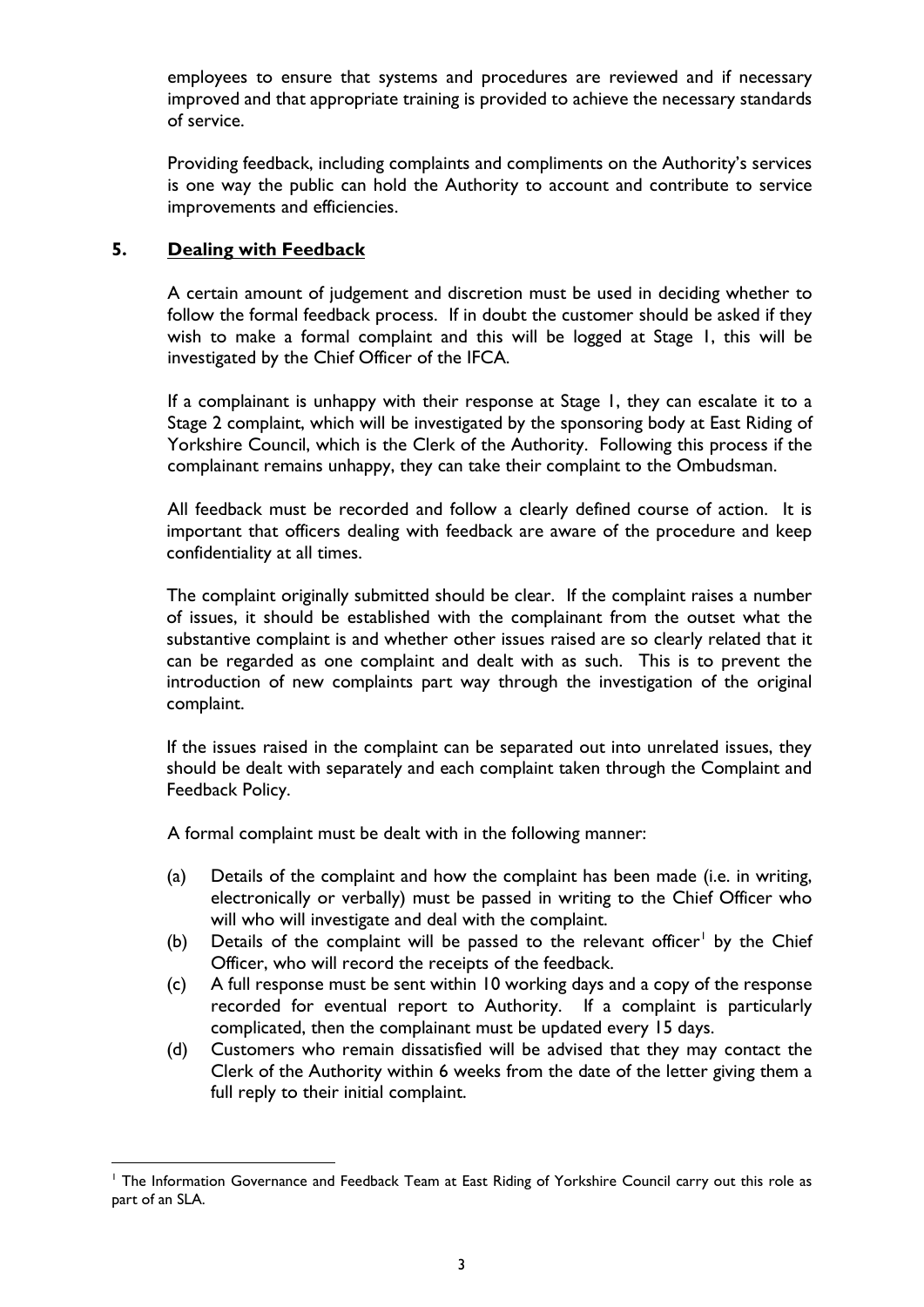(e) Complaints can also be referred to the Ombudsman. The Ombudsman will usually ask a customer to take their complaint through the Authority's feedback procedure before they will investigate it.

### **6. Types of Feedback not dealt with by the Policy**

The following types of complaints will be excluded from this procedure.

- (a) A decision of the Authority where regulatory powers are being exercised unless the complainant relates specifically to the way the matter has been administered.
- (b) A matter which is or could reasonably be expected to be the subject of Court or tribunal proceedings or which is in the hands of the Authority's insurers.
- (c) Complaints which constitute a disagreement with or refusal to accept a rule of law which the Authority is applying.
- (d) Any incident which may give rise to a potentially disciplinary action against any employee.
- (e) Unreasonable or Unreasonably Persistent Complainants (see Appendix 1).

### **7. Roles and Responsibilities**

The role of the **Chief Officer** of the IFCA is to:

- Investigate feedback received from customers
- Ensure that all feedback is logged and advice is sought
- Send acknowledgements to customers
- Respond to feedback within the required timescale
- Ensure that the details of feedback responses are recorded
- Take a lead on unreasonable complainant cases

The role of the **Clerk** is to:

- This stage will come into operation when the customer clearly indicates that they remain dissatisfied with the Authority's response at Stage 1.
- All formal complaints at this stage will be either addressed to or passed to the Clerk for investigation and response.
- The Clerk will ensure that such complaints are then processed in accordance with the Complaint and Feedback Policy and within the prescribed time scale.
- The Clerk will ensure that a response is prepared, and a reply made in writing to the complainant within 10 working days. If a full reply is not possible within that specified period, then the complainant will be informed when they can expect a response.

### **8. Responding to Customers**

When investigating complaints, all contact with the customer should be recorded, to ensure that the Authority has an audit trail to support the investigation.

The Authority's preferred method of communication is email; however, customers should receive a response in the format that they have requested. Adjustments for disabilities will be logged to ensure customers receive consistent communications in a format which is accessible to them. Telephone calls should either be followed up by an email or letter summarising the conversation or a log of the call made. Responses should be in plain English and avoid the use of generic wording.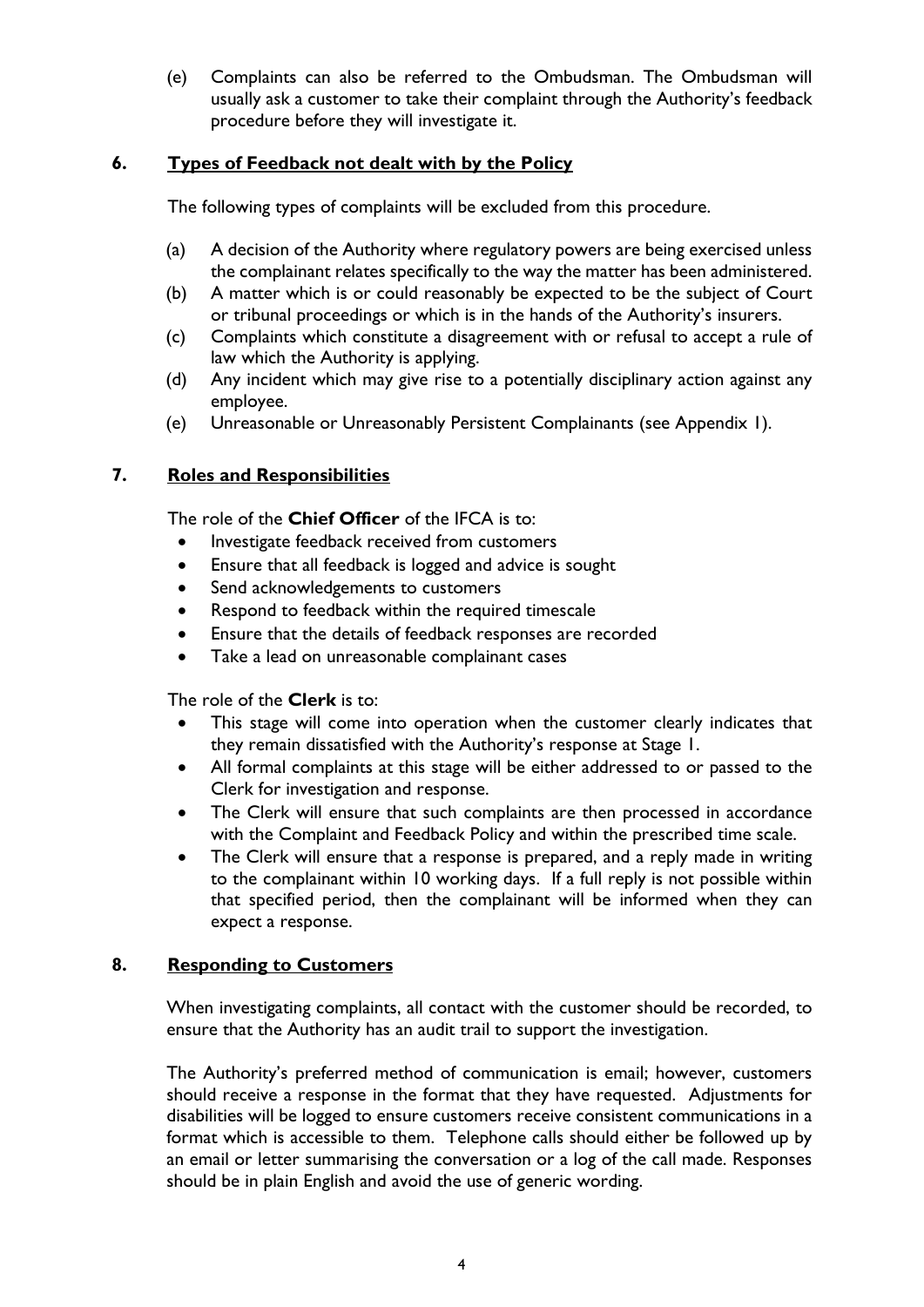Responses must include what steps can be taken next by the customer, such as escalating to Stage 2 or to the Ombudsman.

# **9. Outcomes and Impacts**

The Complaint and Feedback Policy aims to achieve the following outcomes:

- a) Customers find it easy to give their feedback to the Authority
- b) Customers receive a timely response to their complaint
- c) Customers are happy with the Authority's handling of their complaint, even if the outcome of the complaint is not what they hoped for
- d) Feedback is used to contribute to service improvements

# **10. References**

During the review of this Policy, the following documents were used for background information, benchmarking, guidance and reference purposes:

[https://www.gov.uk/government/organisations/marine-management](https://www.gov.uk/government/organisations/marine-management-organisation/about/complaints-procedure)[organisation/about/complaints-procedure](https://www.gov.uk/government/organisations/marine-management-organisation/about/complaints-procedure)

For Further information and or advice please contact:

**Chief Officer** - North Eastern Inshore Fisheries & Conservation Authority

**Address:** Town Hall, Quay Road, Bridlington, East Riding of Yorkshire, YO16 4LP

**Tel:** (01482) 393515

**Email:** [ne-ifca@eastriding.gov.uk](mailto:ne-ifca@eastriding.gov.uk)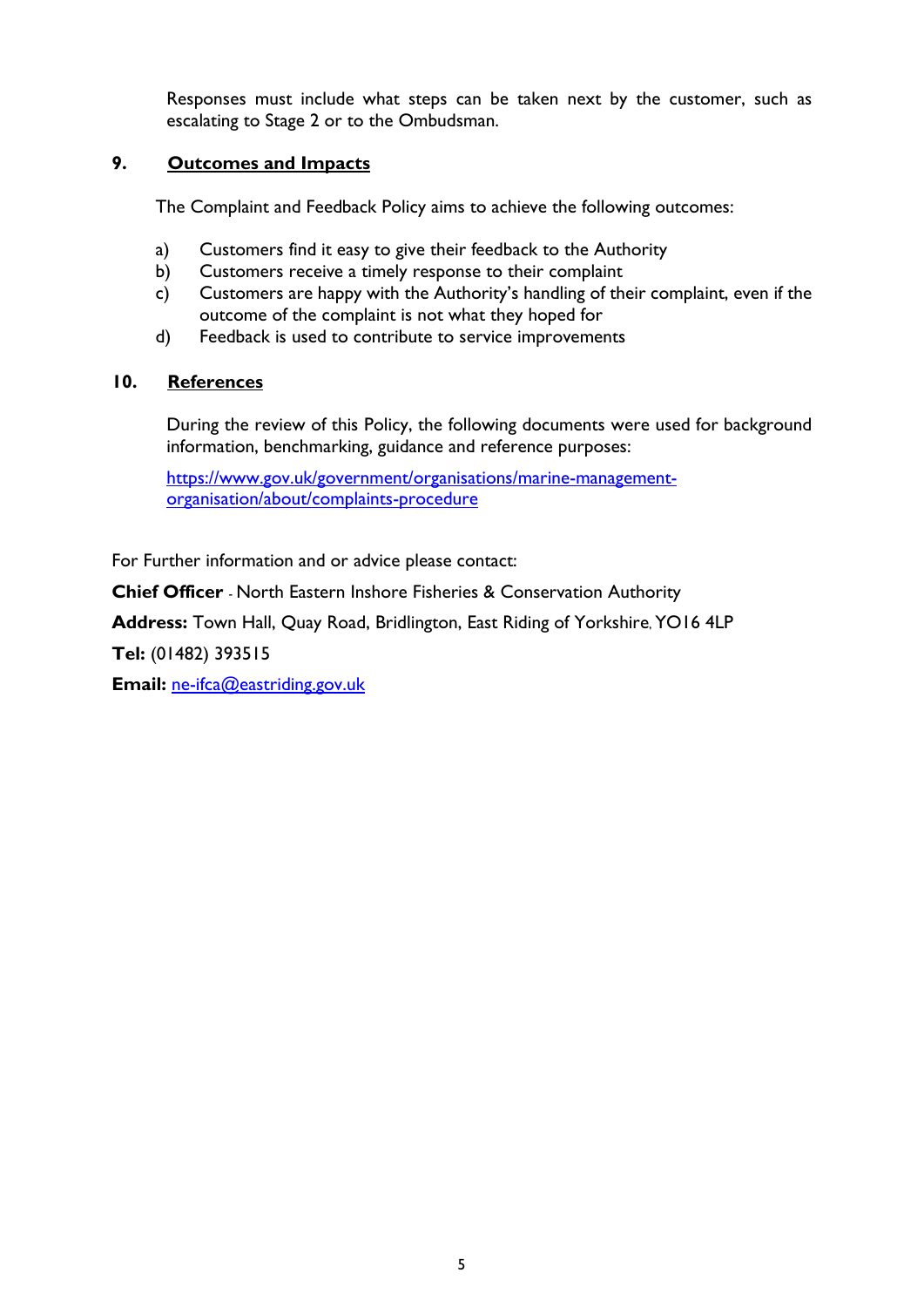

# **Complaint and Feedback Policy Appendix 1 - Procedures for Dealing with Unreasonable and Persistently Unreasonable Complainants**

| <b>Effective Date:</b>      | April 2011                                |
|-----------------------------|-------------------------------------------|
| <b>Date Reviewed:</b>       | February 2022                             |
| <b>Date Due for Review:</b> | <b>February 2023</b>                      |
| <b>Contact Officer:</b>     | <b>David McCandless</b>                   |
| <b>Contact Number:</b>      | 01482393690                               |
| <b>Approved By:</b>         | <b>NEIFCA Executive Committee</b>         |
|                             | <b>East Riding of Yorkshire Authority</b> |

# **1. Introduction**

Generally, dealing with a complaint is a straightforward process, but in a minority of cases customers pursue their complaints in a way which can either impede the investigation of their complaint, can have significant resource issues for the Authority or impact inappropriately on its employees. This can occur whilst complaints are being investigated, or once the Authority has concluded the complaint investigation. When this happens, it may result in the complainant being identified as 'unreasonable'.

The procedures outlined below are intended to ensure that the Authority deals with these complainants in a fair and proportionate way. It helps complainants and staff understand clearly what is expected of them and what action may be taken. These procedures can also be shared with complainants if they start to behave unreasonably, which will help to manage their expectations and behaviour.

### **2. Definitions**

The Authority uses the following definitions to refer to unreasonable complainants:

**Unreasonable and Unreasonably Persistent Complainants**: are those complainants who, because of the nature or frequency of their contacts with an organisation, hinder the organisation's consideration of their, or other people's, complaints and or requests for service.

Examples of actions and behaviours of unreasonable and persistently unreasonable complaints include:

- Refusing to specify the grounds of a complaint, despite offers of help.
- Refusing to cooperate with the complaint's investigation process.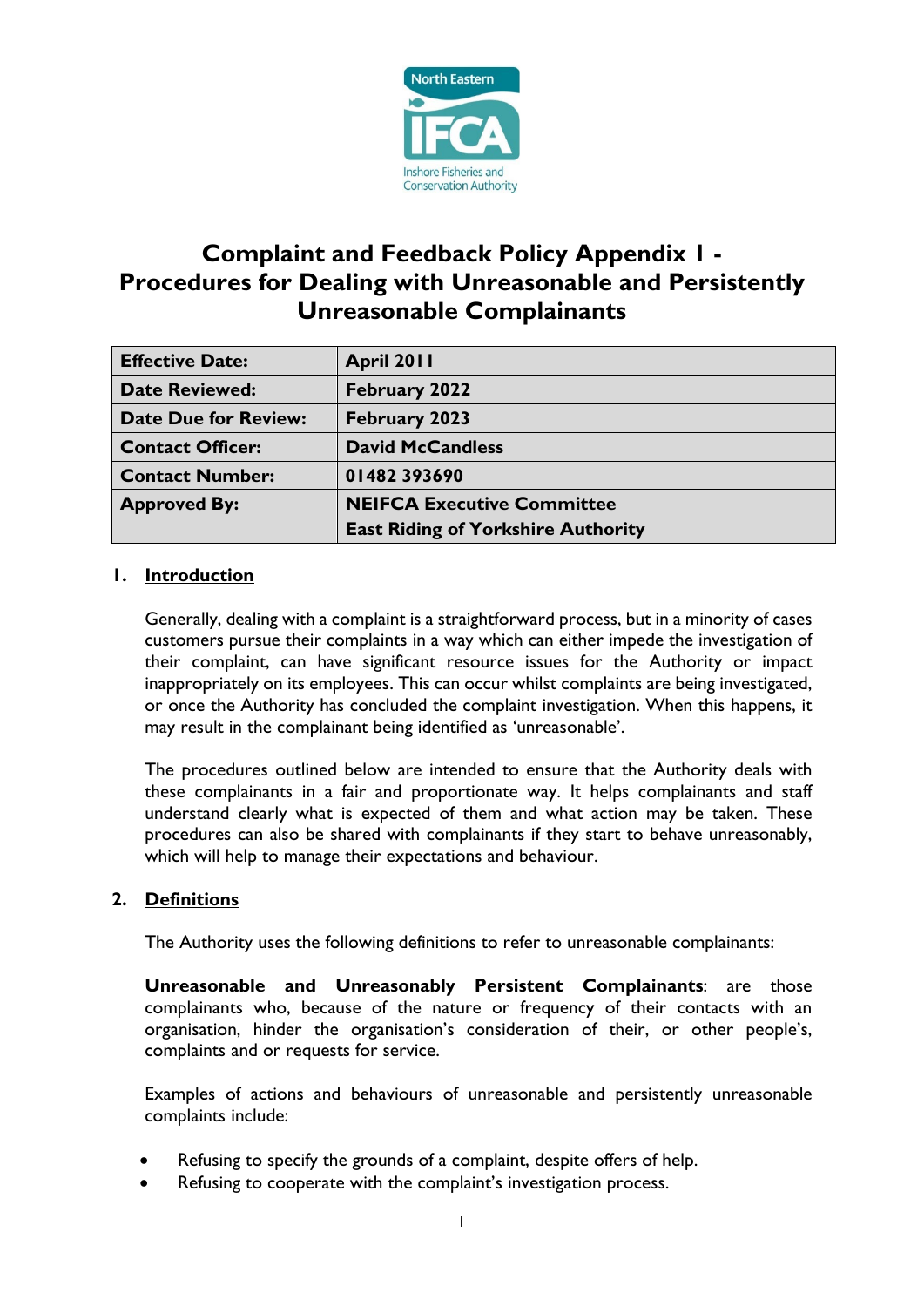- Refusing to accept that certain issues are not within the scope of a complaint's procedure.
- Insisting on the complaint being dealt with in ways which are incompatible with the adopted complaints procedure or with good practice.
- Making unjustified complaints about staff who are trying to deal with the issues, and issues and seeking to have them replaced.
- Changing the basis of the complaint as the investigation proceeds.
- Denying or changing statements he or she made at an earlier stage.
- Introducing trivial or irrelevant new information at a later stage.
- Raising many detailed but unimportant questions, and insisting they are all answered.
- Submitting falsified documents from themselves or others.
- Adopting a 'scatter gun' approach: pursuing parallel complaints on the same issue with various organisations.
- Making excessive demands on the time and resources of staff with lengthy phone calls, emails to numerous Authority staff, or detailed letters every few days, and expecting immediate responses.
- Submitting repeat complaints with minor additions/variations the complainant insists make these 'new' complaints.
- Refusing to accept the decision; repeatedly arguing points with no new evidence.
- Covertly recording meetings and conversations
- Behaviour which is unacceptable, for example abusive, offensive or threatening. This may include one or two isolated incidents or behaviour over a longer period
- Combinations of some or all of the actions above

It also important to note that raising legitimate queries or criticisms of a complaints procedure as it progresses, for example if agreed timescales are not met, should not in itself lead to someone being regarded as an unreasonable complainant. Similarly, the fact that a complainant is unhappy with the outcome of a complaint and seeks to challenge it once, or more than once, should not necessarily cause him or her to be labelled unreasonable.

### **3. Considerations Prior to Taking Action under the Procedure**

If a complainant is demonstrating at least one of the actions or behaviours outlined in section 2 above, the Authority can consider using the unreasonable complainant procedure.

However, before using the procedure, the following should be considered:

- (a) If the investigation of the complaint has concluded, the Authority has the option of ending all communication with the complainant on the issue, and, where appropriate, referring the complainant to the Ombudsman.
- (b) If the complaint is still under investigation, the procedure may need to be used in order to manage the complainant's behaviour. At this point, the Chief Officer should be consulted before a decision is made. However, the decision to designate someone's behaviour as unreasonable or persistently unreasonable, and restrict their access, could have serious consequences for the individual, therefore before this decision is made, the Authority should be satisfied that:
- The complaint is being or has been investigated properly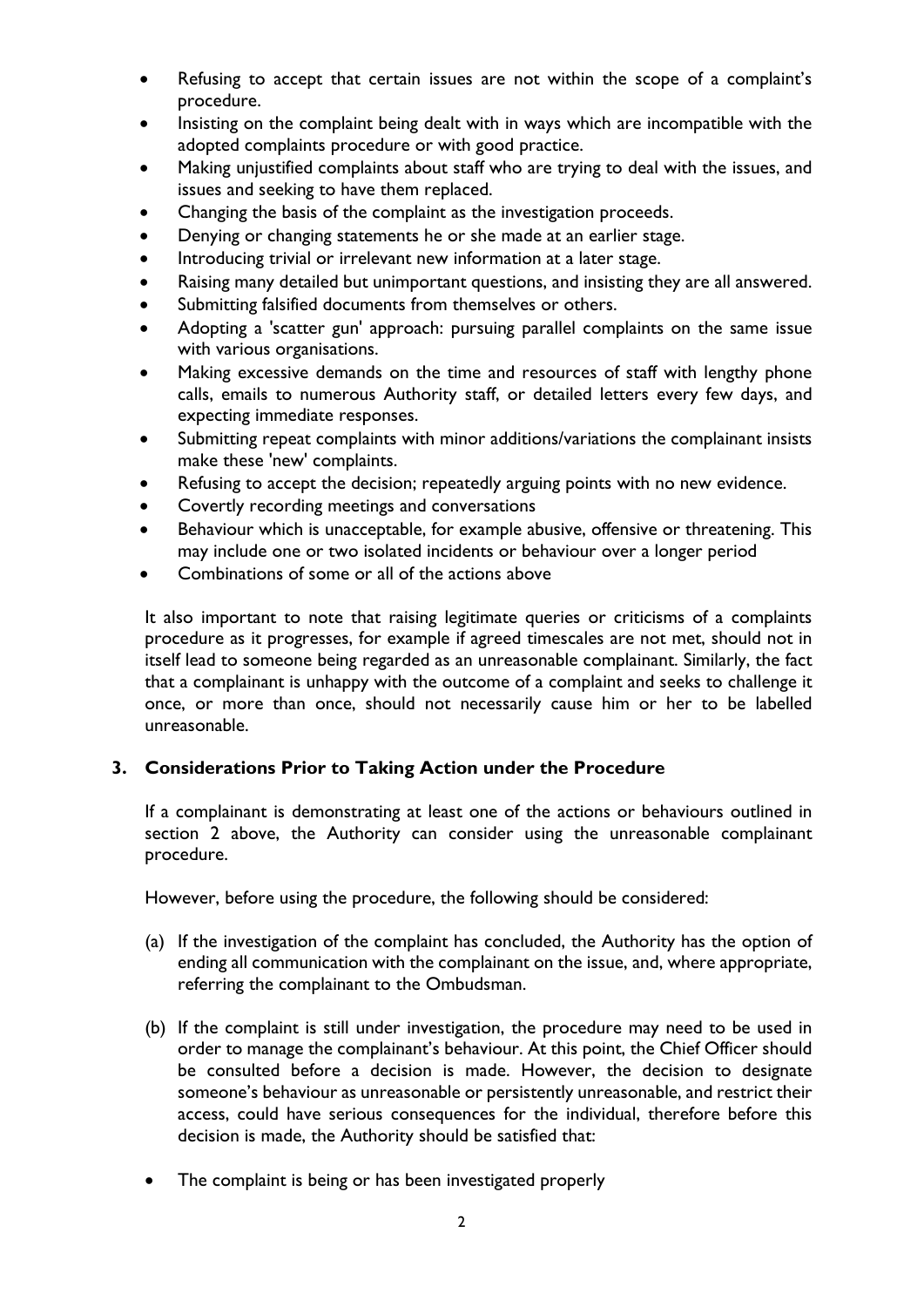- Any decision reached on it is the right one
- Communications with the complainant have been adequate
- The complainant is not now providing any significant new information that might affect the Authority's view on the complainant
- (c) If the Authority is satisfied that the above conditions are met, it should consider whether further action is necessary prior to taking the decision to designate the complainant as unreasonable. The following steps should be considered:
	- Offering the complainant, a meeting with the Chief Officer to explore scope for resolution of the complaint and explain why their current behaviour is seen as unreasonable.
	- Sharing the Authority's Policy with the complainant and warning them that restrictions may need to be applied if their behaviour continues.
	- Setting up a strategy meeting to agree an approach.
	- Designating a key Investigating Officer to co-ordinate the organisation's response/s.
	- Helping the complainant to find a suitable independent advocate if necessary.

# **4. Operating the Procedure**

If the above steps have been considered/carried out, and the Authority deems it necessary that the unreasonable complainant procedure be used, authorisation must be sought from the Chief Officer and Clerk. The actions then taken should be proportionate to the nature and frequency of the complainant's contacts with the Authority at that time. The objective is to manage the complainant's unreasonable behaviour in such a way that their complaint can be brought to a conclusion quickly, without further distractions. Taking the complainant's behaviour and circumstances into account, the following options can be considered:

- (a) Placing limits on the number and duration of contacts with staff per week or month
- (b) Offering a restricted time slot for necessary calls
- (c) Limiting the complainant to one medium of contact (telephone, letter, email, etc)
- (d) Requiring the complainant to communicate with only one named member of staff
- (e) Requiring any personal contacts to take place in the presence of a witness and in a suitable location
- (f) Refusing to register and process further complaints about the same matter
- (g) Restrict access to Authority premises

If the decision is taken to operate the procedure and restrict access, the Chief Officer should write to the complainant with a copy of the procedure to explain:

- Why the decision has been taken
- What it means for his or her contacts with the Authority
- How long any restrictions will last
- What the complainant can do to have the decision reviewed
- The Authority should also ensure that both parties are clear from the outset what the substantive complaint is about. They should also clarify with the complainant what remedy/action they are seeking from the Authority so that the investigation can be clearly focused. A date when the complainant can expect to receive a response or update should also be defined at the start.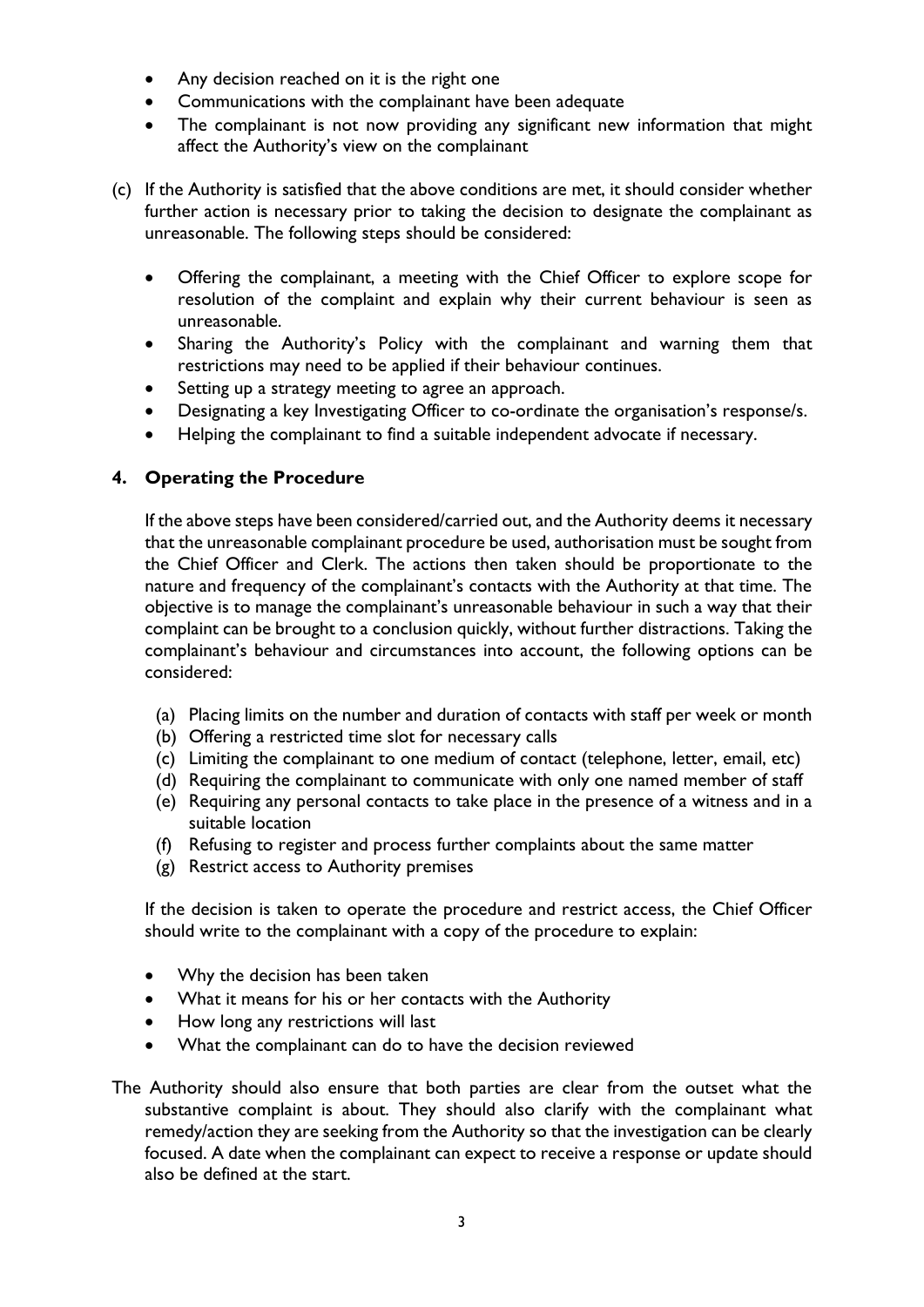The investigation should be thorough. All relevant correspondence and evidence should be looked at. Interviews with all parties should take place and should be documented. Where necessary, site visits should also be carried out.

#### **5. Record Keeping**

When dealing with complainants that the unreasonable complainant procedure has been considered for or applied to, adequate records of the following should be kept:

- When a decision is taken not to apply the procedure when a member of staff asks for this to be done
- When a decision is taken to make an exception to the procedure once it has been applied
- When a decision is taken not to put a further complaint from a complainant through the Authority's complaints procedure for any reason
- When a decision is taken not to respond to further correspondence, any further letters, faxes or emails from the complainant should be checked to pick up any significant new information.

A copy of all records needs to be recorded with the relevant officer.

# **6. Action Following the Completion of the Complaint Investigation**

Once the complaint has been investigated and a decision has been made, the Chief Officer should inform the complainant of the decision. If the Authority is at fault, they should consider what remedy is appropriate. If it is not, the Authority should clearly state the reasons, in writing. They should also inform the complainant that future correspondence will be read and placed on file but not acknowledged, unless it contains relevant new information. A designated officer should be identified who will read future correspondence.

When complaints about new issues are made, these should be treated on their merits. The Authority should consider whether any restrictions previously applied are still appropriate and necessary. If a new complaint is accepted from an 'unreasonable' complainant it must be dealt with by following the standard two-phase complaints procedure, allowing escalation where necessary.

### **7. Reviewing Decisions to Restrict Access**

When imposing a restriction on access, the Authority should have a specified review date. Restrictions will usually last for one year from the date that they are applied. On this date, restrictions should be lifted unless there are good grounds to extend the restrictions. Once restrictions have been reviewed, the Chief Officer should inform the complainant of the outcome. If the restrictions are to continue, the reasons for this should be explained and a date given when the restrictions will be next reviewed. Previous bans and/or restrictions will be considered.

If the complainant is contacting the Authority about the same issue, then it would be advised to permanently enforce the restrictions in relation to that issue with no review date. However, the complainant should still be able to contact the Authority to raise any new issues they may have.